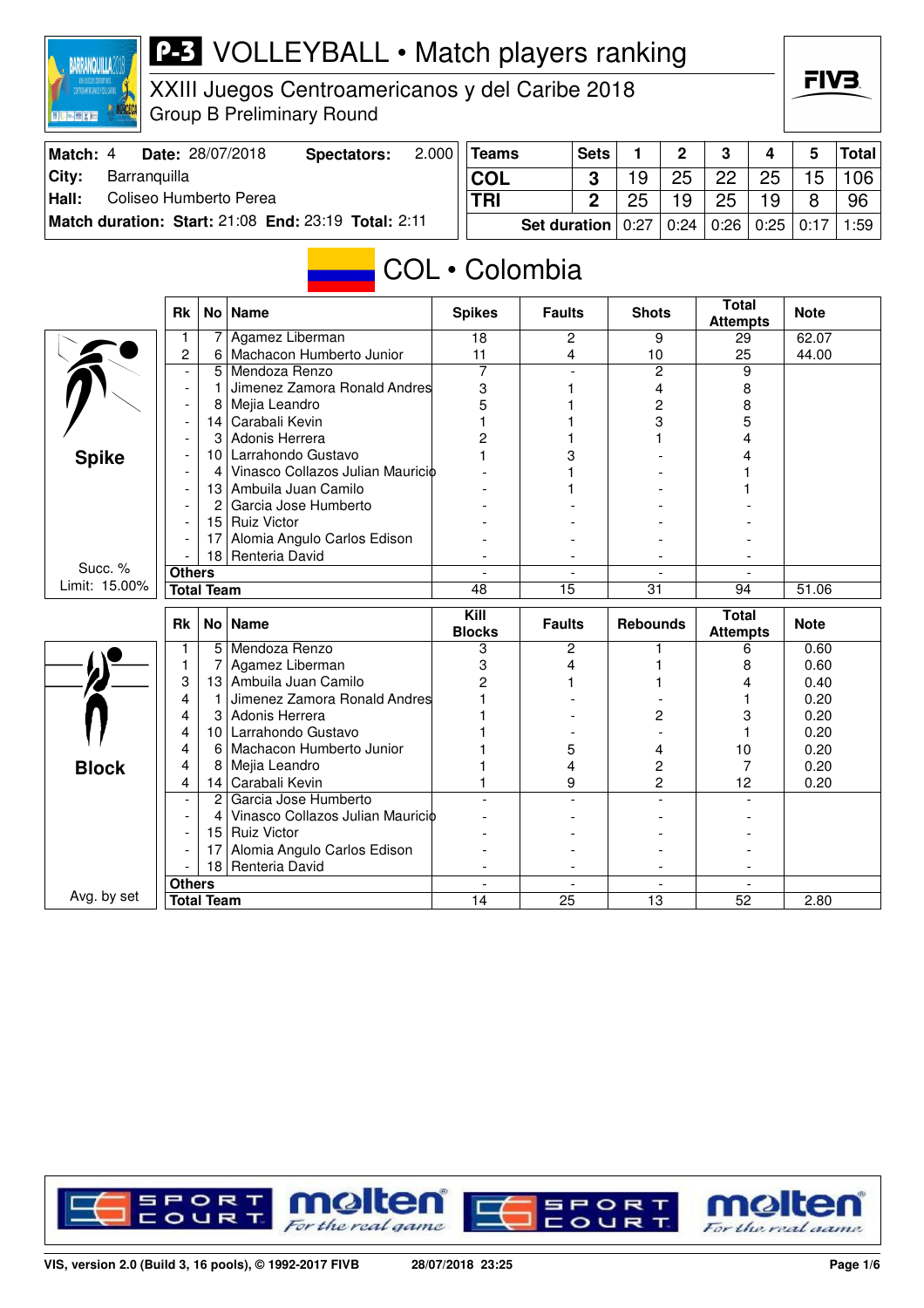

XXIII Juegos Centroamericanos y del Caribe 2018 Group B Preliminary Round

| Match: 4 | <b>Date: 28/07/2018</b>                             | Spectators: | 2.000 | Teams                                                            | <b>Sets</b> | $\overline{2}$ | $\mathbf{3}$ | 4  | 5  | Total |
|----------|-----------------------------------------------------|-------------|-------|------------------------------------------------------------------|-------------|----------------|--------------|----|----|-------|
| City:    | Barranguilla                                        |             |       | <b>COL</b>                                                       |             | 25             | 22           | 25 | 15 | 106   |
| Hall:    | Coliseo Humberto Perea                              |             |       | <b>TRI</b>                                                       |             | 19             | 25           | 19 | 8  | 96    |
|          | Match duration: Start: 21:08 End: 23:19 Total: 2:11 |             |       | <b>Set duration</b>   $0:27$   $0:24$   $0:26$   $0:25$   $0:17$ |             |                |              |    |    | 1:59  |

#### COL • Colombia

|              | <b>Rk</b>                |                   | No   Name                        | <b>Aces</b>                                 | <b>Faults</b>                  | <b>Serve</b><br><b>Hits</b>    | <b>Total</b><br><b>Attempts</b> | <b>Note</b> |
|--------------|--------------------------|-------------------|----------------------------------|---------------------------------------------|--------------------------------|--------------------------------|---------------------------------|-------------|
|              | 1                        | 13                | Ambuila Juan Camilo              | $\overline{2}$                              | 6                              | 6                              | 14                              | 0.40        |
|              | $\overline{c}$           | 7                 | Agamez Liberman                  | $\mathbf{1}$                                | 5                              | 8                              | 14                              | 0.20        |
|              | $\overline{\phantom{a}}$ | $\overline{c}$    | Garcia Jose Humberto             | $\overline{a}$                              | $\overline{a}$                 | $\overline{\phantom{a}}$       | $\mathbf{r}$                    |             |
|              | $\overline{\phantom{a}}$ | 4                 | Vinasco Collazos Julian Mauricio |                                             |                                | 12                             | 12                              |             |
|              | $\overline{\phantom{a}}$ | 5                 | Mendoza Renzo                    |                                             |                                | 10                             | 10                              |             |
|              | $\overline{\phantom{a}}$ | 15                | <b>Ruiz Victor</b>               |                                             |                                |                                |                                 |             |
|              | $\overline{\phantom{a}}$ | 17                | Alomia Angulo Carlos Edison      |                                             |                                |                                |                                 |             |
| <b>Serve</b> |                          | 18                | Renteria David                   |                                             |                                |                                |                                 |             |
|              |                          | 8                 | Mejia Leandro                    |                                             | 1                              | 9                              | 10                              |             |
|              |                          | 6                 | Machacon Humberto Junior         |                                             | 3                              | 11                             | 14                              |             |
|              |                          | 1                 | Jimenez Zamora Ronald Andres     |                                             | 3                              | 8                              | 11                              |             |
|              |                          | 3                 | Adonis Herrera                   |                                             | 2                              | 5                              | 7                               |             |
|              |                          | 14                | Carabali Kevin                   |                                             | 4                              | 7                              | 11                              |             |
|              |                          |                   | 10 Larrahondo Gustavo            |                                             | 2                              |                                | 3                               |             |
|              | <b>Others</b>            |                   |                                  | $\blacksquare$                              | $\blacksquare$                 | $\blacksquare$                 | $\overline{\phantom{a}}$        |             |
| Avg. by set  |                          | <b>Total Team</b> |                                  | 3                                           | 26                             | 77                             | 106                             | 0.60        |
| <b>Team</b>  |                          |                   | Opponent errors & Team faults    | 41                                          | 6                              |                                | 47                              |             |
|              |                          |                   |                                  |                                             |                                |                                |                                 |             |
|              | <b>Rk</b>                |                   | No   Name                        | <b>Digs</b>                                 | <b>Faults</b>                  | <b>Receptions</b>              | <b>Total</b><br><b>Attempts</b> | <b>Note</b> |
|              | 1                        | 15 <sub>1</sub>   | <b>Ruiz Victor</b>               | 5                                           | 5                              |                                | 10                              | 1.00        |
|              | 2                        | 7                 | Agamez Liberman                  | 4                                           | 2                              | $\overline{c}$                 | 8                               | 0.80        |
|              | 2                        | 3                 | Adonis Herrera                   | 4                                           | $\overline{c}$                 |                                |                                 | 0.80        |
|              | 4                        | 5                 | Mendoza Renzo                    | 3                                           | 1                              | $\overline{c}$                 | 6                               | 0.60        |
|              | 4                        | 2                 | Garcia Jose Humberto             | 3                                           | 2                              | $\overline{c}$                 | 7                               | 0.60        |
|              | 6                        | 6                 | Machacon Humberto Junior         | $\overline{2}$                              |                                | 3                              | 5                               | 0.40        |
|              | $\overline{7}$           | 1                 | Jimenez Zamora Ronald Andres     | 1                                           | 5                              | $\overline{2}$                 | 8                               | 0.20        |
|              | 7                        | 13                | Ambuila Juan Camilo              | 1                                           | $\overline{c}$                 | $\overline{a}$                 | 3                               | 0.20        |
| <b>Dig</b>   | $\overline{\phantom{a}}$ | $\overline{4}$    | Vinasco Collazos Julian Mauricio |                                             | ۰                              |                                |                                 |             |
|              | $\overline{\phantom{a}}$ | 14                | Carabali Kevin                   |                                             |                                |                                |                                 |             |
|              |                          | 17                | Alomia Angulo Carlos Edison      |                                             |                                |                                |                                 |             |
|              | $\blacksquare$           | 18                | Renteria David                   |                                             |                                |                                |                                 |             |
|              |                          | 8                 | Mejia Leandro                    |                                             | 1                              | $\overline{\mathbf{c}}$        | 3                               |             |
|              |                          |                   | 10 Larrahondo Gustavo            |                                             | 1                              | 1                              | 2                               |             |
| Avg. by set  | <b>Others</b>            | <b>Total Team</b> |                                  | $\overline{\phantom{a}}$<br>$\overline{23}$ | $\overline{\phantom{a}}$<br>21 | $\overline{\phantom{a}}$<br>17 | $\blacksquare$<br>61            | 4.60        |

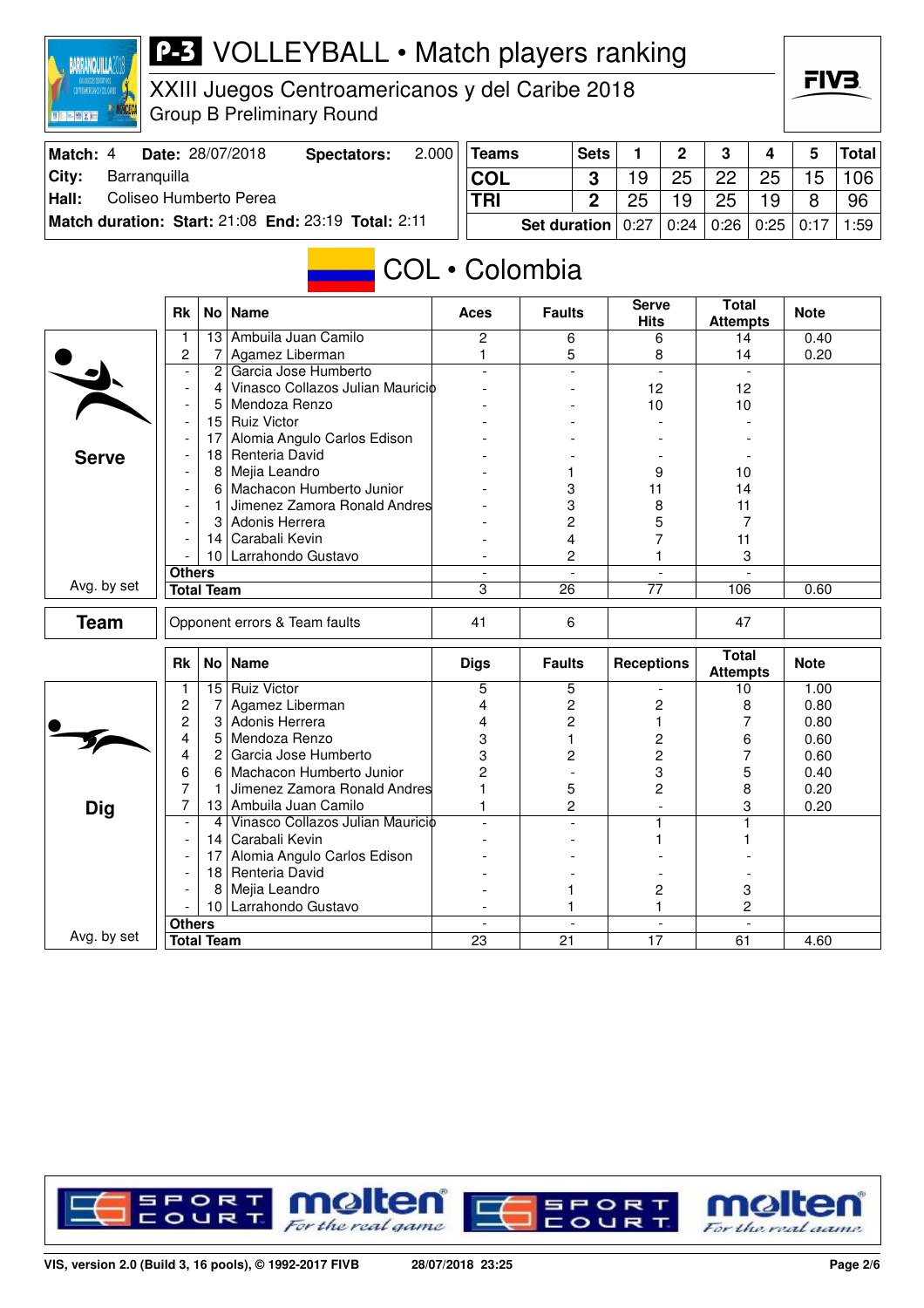

XXIII Juegos Centroamericanos y del Caribe 2018 Group B Preliminary Round

| Match: 4 |              | Date: 28/07/2018       | Spectators:                                         | 2.000 | <b>Teams</b> |                            | <b>Sets</b> |    | <sup>o</sup> | າ                |                  |    | <b>Total</b> |
|----------|--------------|------------------------|-----------------------------------------------------|-------|--------------|----------------------------|-------------|----|--------------|------------------|------------------|----|--------------|
| ∣Citv:   | Barranquilla |                        |                                                     |       | <b>COL</b>   |                            | C           |    | 25           | 22               | 25               | 15 | 106          |
| Hall:    |              | Coliseo Humberto Perea |                                                     |       | <b>TRI</b>   |                            | C           | つに | 19           | 25               | 19               | я  | 96           |
|          |              |                        | Match duration: Start: 21:08 End: 23:19 Total: 2:11 |       |              | Set duration $0.27$   0.24 |             |    |              | $\mid 0.26 \mid$ | $0.25 \mid 0.17$ |    | :59          |

### COL • Colombia

|                         | <b>Rk</b>                          |                 | No   Name                        | <b>Running</b><br><b>Sets</b> | <b>Faults</b>  | <b>Still</b><br><b>Sets</b>       | <b>Total</b><br><b>Attempts</b> | <b>Note</b> |
|-------------------------|------------------------------------|-----------------|----------------------------------|-------------------------------|----------------|-----------------------------------|---------------------------------|-------------|
|                         | 1                                  | 13              | Ambuila Juan Camilo              | 39                            |                | 31                                | 71                              | 7.80        |
|                         | $\overline{c}$                     | 4               | Vinasco Collazos Julian Mauricio | 5                             |                | 14                                | 19                              | 1.00        |
| $\overline{\mathbf{e}}$ | $\blacksquare$                     | 1               | Jimenez Zamora Ronald Andres     |                               |                |                                   |                                 |             |
|                         | $\blacksquare$                     | 2               | Garcia Jose Humberto             |                               |                |                                   |                                 |             |
|                         | $\overline{\phantom{a}}$           | 3               | Adonis Herrera                   |                               |                |                                   |                                 |             |
|                         |                                    | 5               | Mendoza Renzo                    |                               |                |                                   |                                 |             |
|                         |                                    | 6               | Machacon Humberto Junior         |                               |                |                                   |                                 |             |
| <b>Set</b>              | $\overline{\phantom{a}}$           | 7               | Agamez Liberman                  |                               |                |                                   |                                 |             |
|                         |                                    | 8               | Mejia Leandro                    |                               |                |                                   |                                 |             |
|                         |                                    | 10              | Larrahondo Gustavo               |                               |                |                                   |                                 |             |
|                         |                                    | 14              | Carabali Kevin                   |                               |                | 2                                 | 2                               |             |
|                         |                                    |                 | 15 Ruiz Victor                   |                               |                |                                   |                                 |             |
|                         |                                    | 17              | Alomia Angulo Carlos Edison      |                               |                |                                   |                                 |             |
|                         |                                    |                 | 18 Renteria David                |                               |                |                                   |                                 |             |
|                         | <b>Others</b>                      |                 |                                  | $\overline{\phantom{a}}$      | $\blacksquare$ | $\overline{\phantom{a}}$          |                                 |             |
| Avg. by set             | <b>Total Team</b>                  |                 |                                  | 44                            | 1              | 50                                | 95                              | 8.80        |
|                         |                                    |                 |                                  |                               |                |                                   |                                 |             |
|                         | <b>Rk</b>                          |                 | No   Name                        | <b>Excellents</b>             | <b>Faults</b>  | <b>Serve</b><br><b>Receptions</b> | <b>Total</b><br><b>Attempts</b> | <b>Note</b> |
|                         | 1                                  | 2               | Garcia Jose Humberto             | 20                            |                | 6                                 | 26                              | 76.92       |
|                         | 2                                  | 3               | Adonis Herrera                   | 12                            | 1              | 3                                 | 16                              | 68.75       |
|                         | 3                                  | 6               | Machacon Humberto Junior         | 16                            |                | 10                                | 26                              | 61.54       |
|                         | $\overline{\phantom{a}}$           | 8               | Mejia Leandro                    |                               |                | 2                                 | 2                               |             |
|                         | $\overline{\phantom{a}}$           | 4               | Vinasco Collazos Julian Mauricio |                               |                |                                   |                                 |             |
|                         |                                    | 5               | Mendoza Renzo                    |                               |                |                                   |                                 |             |
|                         |                                    | 7               | Agamez Liberman                  |                               |                |                                   |                                 |             |
|                         |                                    |                 | 10 Larrahondo Gustavo            |                               |                |                                   |                                 |             |
| <b>Reception</b>        |                                    | 13              | Ambuila Juan Camilo              |                               |                |                                   |                                 |             |
|                         |                                    | 14              | Carabali Kevin                   |                               |                |                                   |                                 |             |
|                         |                                    |                 | 15 Ruiz Victor                   |                               |                |                                   |                                 |             |
|                         |                                    | 17              | Alomia Angulo Carlos Edison      |                               |                |                                   |                                 |             |
|                         |                                    | 18 <sup>1</sup> | Renteria David                   |                               |                |                                   |                                 |             |
|                         |                                    | $\mathbf{1}$    | Jimenez Zamora Ronald Andres     |                               | 1              | $\overline{c}$                    | 3                               |             |
| Eff. %<br>Limit: 20.00% | <b>Others</b><br><b>Total Team</b> |                 |                                  | 48                            | $\overline{2}$ | $\overline{23}$                   | $\overline{73}$                 | 63.01       |

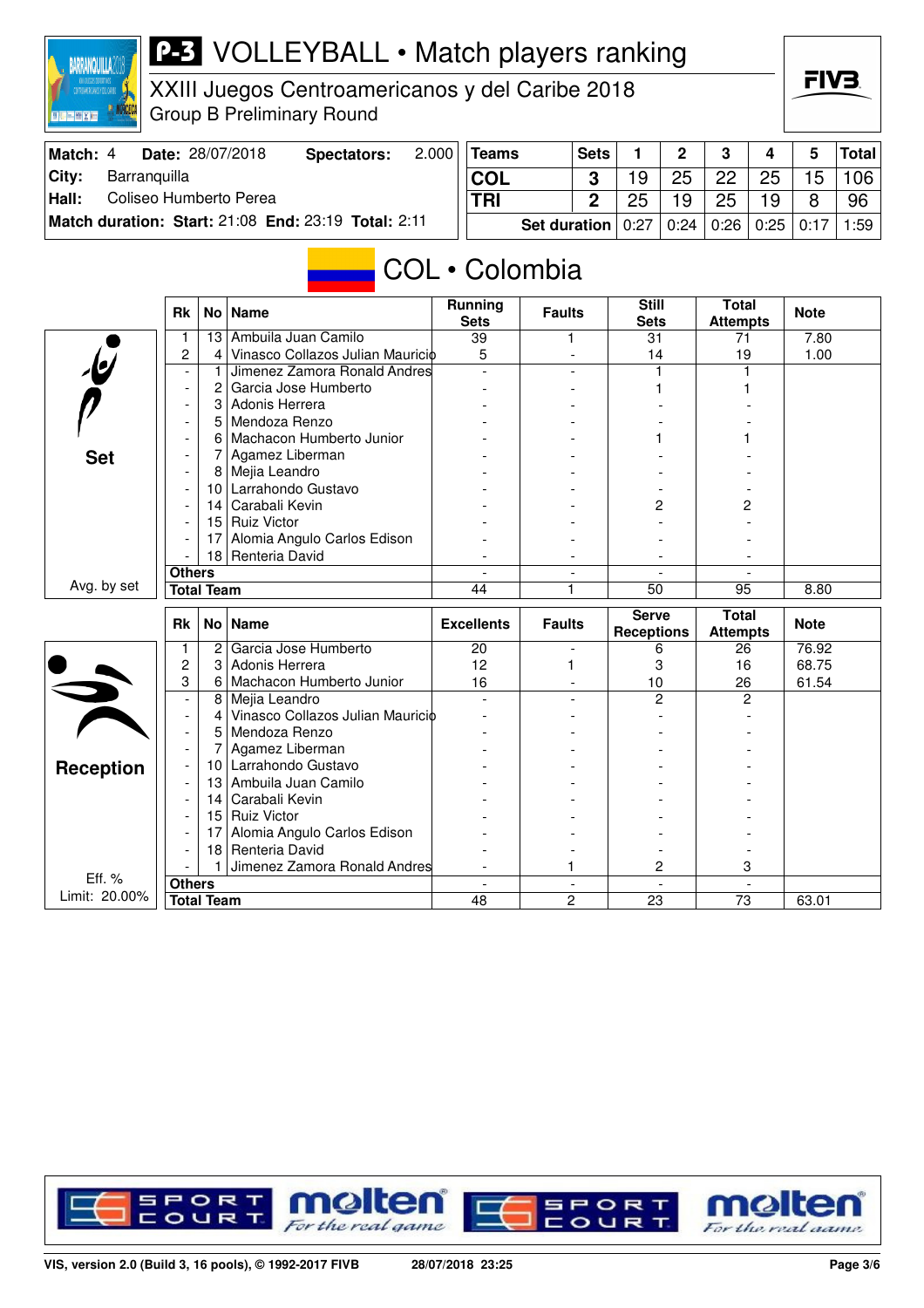

XXIII Juegos Centroamericanos y del Caribe 2018 Group B Preliminary Round



| Match: 4 | Date: 28/07/2018                                    | Spectators: | 2.000 | <b>Teams</b>                                                     | <b>Sets</b> |    | $\overline{2}$ | $\mathbf{R}$ | $\overline{4}$ |    | Total |
|----------|-----------------------------------------------------|-------------|-------|------------------------------------------------------------------|-------------|----|----------------|--------------|----------------|----|-------|
| City:    | Barranguilla                                        |             |       | <b>COL</b>                                                       |             | 19 | 25             | 22           | 25             | 15 | 106   |
| Hall:    | Coliseo Humberto Perea                              |             |       | <b>TRI</b>                                                       |             | 25 | 19             | 25           | 19             | R  | -96   |
|          | Match duration: Start: 21:08 End: 23:19 Total: 2:11 |             |       | <b>Set duration</b>   $0.27$   $0.24$   $0.26$   $0.25$   $0.17$ |             |    |                |              |                |    | 1:59  |

# TRI • Trinidad & Tobago

|               | <b>Rk</b>                | No l              | <b>Name</b>                               | <b>Spikes</b>            | <b>Faults</b>           | <b>Shots</b>    | <b>Total</b><br><b>Attempts</b> | <b>Note</b> |
|---------------|--------------------------|-------------------|-------------------------------------------|--------------------------|-------------------------|-----------------|---------------------------------|-------------|
|               |                          | 10                | Hoyte Mikheil (MB)                        | 10                       | 3                       | 3               | 16                              | 62.50       |
|               | $\overline{c}$           | 18                | Legall Brandon (WS)                       | 18                       | 7                       | 4               | 29                              | 62.07       |
|               | 3                        | 11                | Stewart Ryan (OP)                         | 11                       | 5                       | 7               | 23                              | 47.83       |
|               | 4                        | 5                 | Bushe Akim (WS)                           | 6                        | 6                       | 4               | 16                              | 37.50       |
|               | $\overline{\phantom{a}}$ | 14                | Honore Marc (MB)                          | 5                        | $\overline{\mathbf{3}}$ | 6               | 14                              |             |
|               | $\overline{a}$           | 8                 | Donald Kameron (S)                        |                          |                         |                 |                                 |             |
|               |                          |                   | Cockburn-Harris Che (MB)                  |                          |                         |                 |                                 |             |
| <b>Spike</b>  |                          | 3                 | Davidson Marley (L)                       |                          |                         |                 |                                 |             |
|               |                          | 4                 | Grant Newton (S)                          |                          |                         |                 |                                 |             |
|               |                          | 7                 | Phillip Marlon (WS)                       |                          |                         |                 |                                 |             |
|               |                          | 12 <sup>2</sup>   | Prescott Nicholas (OP)                    |                          |                         |                 |                                 |             |
|               |                          | 15                | Mohammed Joshua (L)                       |                          |                         |                 |                                 |             |
|               |                          | 17                | Noreiga Nathanael (WS)                    |                          |                         |                 |                                 |             |
|               |                          | 20 <sub>1</sub>   | Daniel Kwesi (MB)                         |                          |                         |                 |                                 |             |
| Succ. %       | <b>Others</b>            |                   |                                           |                          | $\blacksquare$          | $\overline{a}$  | $\overline{\phantom{a}}$        |             |
| Limit: 15.00% |                          | <b>Total Team</b> |                                           | 51                       | 24                      | 24              | 99                              | 51.52       |
|               |                          |                   |                                           |                          |                         |                 |                                 |             |
|               | <b>Rk</b>                |                   | No Name                                   | Kill<br><b>Blocks</b>    | <b>Faults</b>           | <b>Rebounds</b> | <b>Total</b><br><b>Attempts</b> | <b>Note</b> |
|               | 1                        | 10                | Hoyte Mikheil (MB)                        | 4                        | 1                       | 4               | 9                               | 0.80        |
|               | $\overline{c}$           | 5                 | Bushe Akim (WS)                           | 2                        | 2                       | 6               | 10                              | 0.40        |
|               | 3                        | 11                | Stewart Ryan (OP)                         |                          | 2                       | 3               | 6                               | 0.20        |
|               | 3                        | 14                | Honore Marc (MB)                          |                          | $\overline{7}$          | $\overline{c}$  | 10                              | 0.20        |
|               |                          | 1                 | Cockburn-Harris Che (MB)                  |                          |                         |                 |                                 |             |
|               |                          | 3                 | Davidson Marley (L)                       |                          |                         |                 |                                 |             |
|               |                          | 4                 | Grant Newton (S)                          |                          |                         |                 |                                 |             |
|               |                          |                   | Phillip Marlon (WS)                       |                          |                         |                 |                                 |             |
| <b>Block</b>  |                          | 12                | Prescott Nicholas (OP)                    |                          |                         |                 |                                 |             |
|               |                          | 15                | Mohammed Joshua (L)                       |                          |                         |                 |                                 |             |
|               |                          | 17                | Noreiga Nathanael (WS)                    |                          |                         |                 |                                 |             |
|               |                          | 20                | Daniel Kwesi (MB)                         |                          |                         |                 |                                 |             |
|               |                          | 18                |                                           |                          |                         | 6               | 7                               |             |
|               |                          | 8                 | Legall Brandon (WS)<br>Donald Kameron (S) |                          | $\overline{c}$          | 2               | 4                               |             |
| Avg. by set   | <b>Others</b>            |                   |                                           | $\overline{\phantom{a}}$ | $\overline{a}$          | $\overline{a}$  |                                 |             |

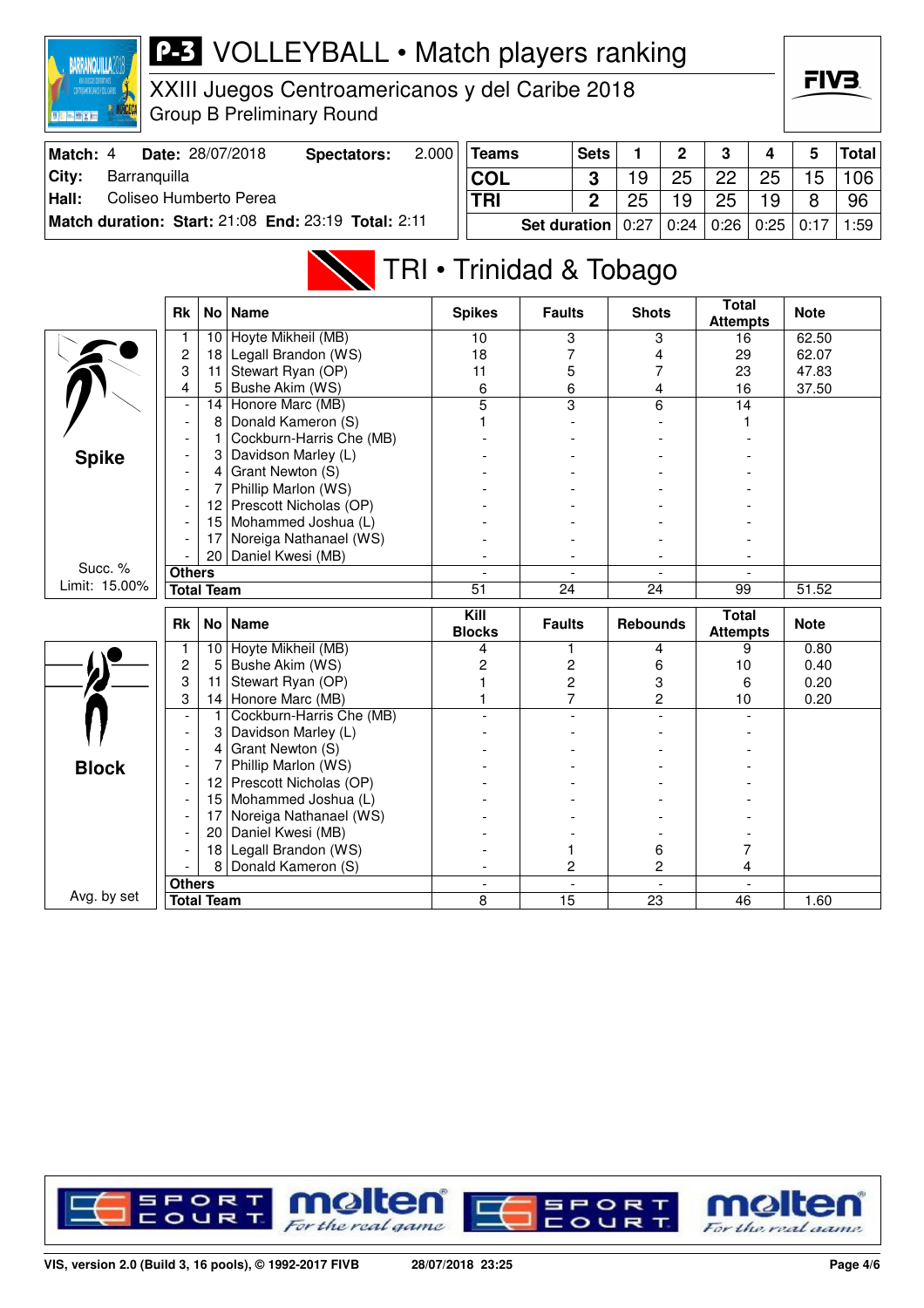

XXIII Juegos Centroamericanos y del Caribe 2018 Group B Preliminary Round



|       | <b>Match: 4 Date: 28/07/2018</b>                    | <b>Spectators:</b> | $2.000$ Teams |            | S |
|-------|-----------------------------------------------------|--------------------|---------------|------------|---|
|       | <b>City:</b> Barranguilla                           |                    |               | <b>COL</b> |   |
| Hall: | Coliseo Humberto Perea                              |                    |               | <b>TRI</b> |   |
|       | Match duration: Start: 21:08 End: 23:19 Total: 2:11 |                    | Set durat     |            |   |

| Teams                                           | <b>Sets</b> |    | 2  | 3  |    | 5  | <b>Total</b> |
|-------------------------------------------------|-------------|----|----|----|----|----|--------------|
| COL                                             |             | 19 | 25 | 22 | 25 | 15 | 106          |
| TRI                                             |             | 25 | 19 | 25 | 19 |    | 96           |
| Set duration   0:27   0:24   0:26   0:25   0:17 |             |    |    |    |    |    | 1:59         |

## TRI • Trinidad & Tobago

|              | <b>Rk</b>                |                                                                     | No Name                   | <b>Aces</b>                    | <b>Faults</b>        | <b>Serve</b><br><b>Hits</b>    | <b>Total</b><br><b>Attempts</b> | <b>Note</b> |
|--------------|--------------------------|---------------------------------------------------------------------|---------------------------|--------------------------------|----------------------|--------------------------------|---------------------------------|-------------|
|              | 1                        | 11                                                                  | Stewart Ryan (OP)         | $\mathbf{2}$                   | 5                    | 10                             | 17                              | 0.40        |
|              |                          | 1                                                                   | Cockburn-Harris Che (MB)  | $\overline{a}$                 |                      |                                |                                 |             |
|              | $\overline{\phantom{a}}$ | 3                                                                   | Davidson Marley (L)       |                                |                      |                                |                                 |             |
|              |                          | 4                                                                   | Grant Newton (S)          |                                |                      |                                |                                 |             |
|              | $\overline{\phantom{a}}$ | 7                                                                   | Phillip Marlon (WS)       |                                |                      |                                |                                 |             |
|              | $\overline{\phantom{a}}$ | 15                                                                  | Mohammed Joshua (L)       |                                |                      |                                |                                 |             |
|              |                          | 17                                                                  | Noreiga Nathanael (WS)    |                                |                      |                                |                                 |             |
| <b>Serve</b> |                          | 20                                                                  | Daniel Kwesi (MB)         |                                |                      |                                |                                 |             |
|              |                          | 18                                                                  | Legall Brandon (WS)       |                                |                      | 20                             | 21                              |             |
|              | $\overline{\phantom{a}}$ | 8                                                                   | Donald Kameron (S)        |                                |                      | 19                             | 20                              |             |
|              |                          | 10 <sup>1</sup>                                                     | Hoyte Mikheil (MB)        |                                | 3                    | 7                              | 10                              |             |
|              |                          |                                                                     | 14 Honore Marc (MB)       |                                | 6                    | 8                              | 14                              |             |
|              |                          | 12 <sub>1</sub>                                                     | Prescott Nicholas (OP)    |                                | 1                    |                                | $\overline{c}$                  |             |
|              |                          |                                                                     | 5 Bushe Akim (WS)         |                                | 6                    | 5                              | 11                              |             |
|              |                          |                                                                     |                           | $\overline{\phantom{a}}$       | $\overline{a}$       |                                |                                 |             |
| Avg. by set  |                          |                                                                     |                           | $\overline{2}$                 | $\overline{23}$      | $\overline{71}$                | 96                              | 0.40        |
| <b>Team</b>  |                          | <b>Others</b><br><b>Total Team</b><br>Opponent errors & Team faults |                           | 35                             | 6                    |                                | 41                              |             |
|              |                          |                                                                     |                           |                                |                      |                                |                                 |             |
|              | <b>Rk</b>                |                                                                     | No Name                   | <b>Digs</b>                    | <b>Faults</b>        | <b>Receptions</b>              | <b>Total</b><br><b>Attempts</b> | <b>Note</b> |
|              | 1                        | 18                                                                  | Legall Brandon (WS)       | 9                              | 3                    | 2                              | $\overline{14}$                 | 1.80        |
|              | $\overline{c}$           | 8                                                                   | Donald Kameron (S)        | 5                              | 10                   | 3                              | 18                              | 1.00        |
|              | 3                        | 11                                                                  | Stewart Ryan (OP)         | 3                              | 2                    | 4                              | 9                               | 0.60        |
|              | 3                        | 15                                                                  | Mohammed Joshua (L)       | 3                              | 4                    | 6                              | 13                              | 0.60        |
|              | 5                        | 5                                                                   | Bushe Akim (WS)           | 2                              | 5                    | 4                              | 11                              | 0.40        |
|              | 6                        | 14                                                                  | Honore Marc (MB)          |                                |                      | $\overline{2}$                 | 3                               | 0.20        |
|              | 6                        | 10                                                                  | Hoyte Mikheil (MB)        |                                | 1                    |                                | $\overline{c}$                  | 0.20        |
| <b>Dig</b>   | $\overline{\phantom{a}}$ | 1                                                                   | Cockburn-Harris Che (MB)  |                                |                      |                                |                                 |             |
|              |                          | 3                                                                   | Davidson Marley (L)       |                                |                      |                                |                                 |             |
|              |                          | $\vert$                                                             | Grant Newton (S)          |                                |                      |                                |                                 |             |
|              |                          | 17                                                                  | Noreiga Nathanael (WS)    |                                |                      |                                |                                 |             |
|              |                          | 20                                                                  | Daniel Kwesi (MB)         |                                |                      |                                |                                 |             |
|              |                          | 7                                                                   | Phillip Marlon (WS)       |                                | 2                    |                                | 2                               |             |
|              |                          |                                                                     | 12 Prescott Nicholas (OP) |                                | 1                    |                                | 1                               |             |
| Avg. by set  | <b>Others</b>            | <b>Total Team</b>                                                   |                           | $\overline{\phantom{a}}$<br>24 | $\blacksquare$<br>28 | $\overline{\phantom{a}}$<br>21 | $\overline{\phantom{a}}$<br>73  | 4.80        |